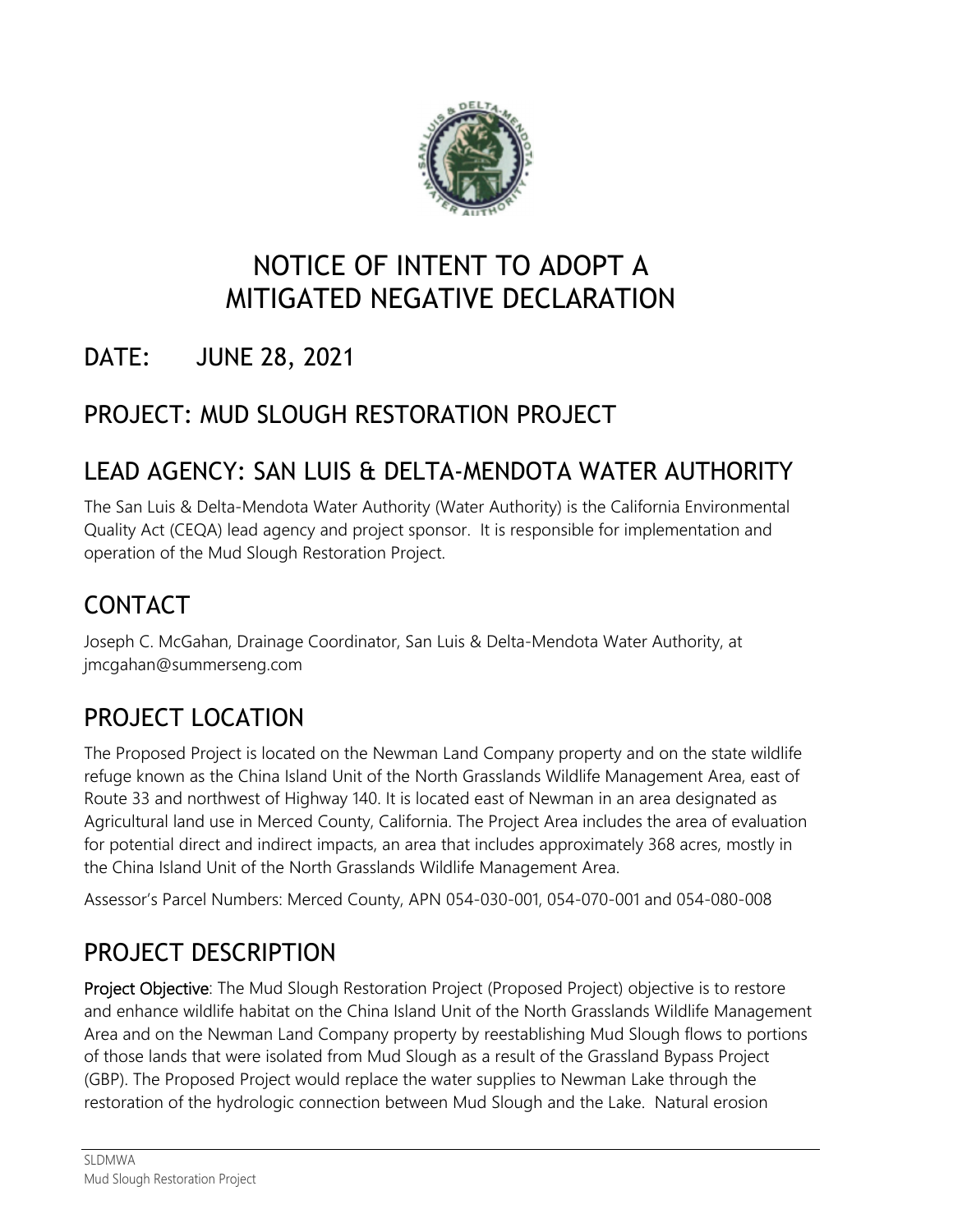effects of flow in Mud Slough have caused the normal water level to drop to approximately four feet below the Newman Lake water level. Therefore, hydraulic modification is required.

Project Construction and Operation Summary: The Proposed Project is to deliver 1,663 acre-feet of water per year to Newman Lake from a combination of Los Banos Creek flows and Mud Slough flows, depending on hydraulic conditions at the time in both waterways. Excess flows in Newman Lake would flow out the existing spill dam at the north end of the Lake.

A new diversion structure would be constructed in Mud Slough, approximately 300 feet downstream of the confluence with Los Banos Creek. The structure would span the width of Mud Slough to raise the water level in the slough in order to divert water into Newman Lake through a side channel connecting to Los Banos Creek. The structure would be designed as a reinforced concrete, broad-crested weir check with overshot spill structure to fine-tune upstream water levels and maintain downstream flow. The crest elevation would be designed to pass normal high flows without exceeding the Mud Slough channel capacity. High flows would spill and inundate primarily the easterly floodplain with localized inundation of seasonal wetland areas adjacent to the west bank of Mud Slough upstream of the proposed control structure, which is consistent with current conditions. An existing spill structure in Los Banos Creek would be removed.

Minimal channel excavation would be required to key the diversion structure into the channel bed and banks. Modifications to the existing side channel connecting Los Banos Creek to Newman Lake include the installation of a new culvert and road crossing and the removal of accumulated silt for the initial 200 feet of the side channel at Los Banos Creek. The silt would be removed and spread along the adjacent levee. The total construction footprint (including staging area) is estimated to be 1.4 acres. Additional activities include the removal of five abandoned water control structures within the China Island refuge and the reinforcement of the existing Newman Dam at Mud Slough.

cfs would occur at Newman Lake; and the remainder would continue downstream. The overshot gate would be managed to divert up to 1,663 acre-feet of combined Mud Slough and Los Banos Creek flow into Newman Lake via the side channel connecting Los Banos Creek to Newman Lake. A majority of the diversion, estimated to be 1,523 acre-feet plus another 40 acre-feet to offset seepage and evaporation, would occur during the fall-winter period (September 5 – January 10). Diverted flow would not exceed 10 cubic feet per second (cfs). In extremely dry years, Mud Slough flows would be insufficient to support both downstream flows and the entire Newman Lake water demand. When Mud Slough flows are less than 20 cubic feet per second (cfs), half of the flow would be devoted to Newman Lake water demands, and the remaining half would continue downstream. In situations where Mud Slough flow exceeds 20 cfs, the full diversion of 10

Cutside the diversion period (January 11 to September 4), 100 acre-feet of water would be diverted as available for maintaining the water level in Newman Lake. The control gate in the Mud Slough diversion would be lowered (opened to allow all the flow through the structure) except during periods of short duration to allow replenishment water to be diverted to Newman Lake. This replenishment would occur monthly for a period of approximately seven days each time. The actual timing would depend on the water availability, but in no case would the diversion occur for more than seven days at a time during the summer period of operation (June through August). Flows would be maintained downstream equal to half of the total flow as during the primary diversion period.

The Proposed Project would raise the water levels in Mud Slough between the new proposed diversion structure and Highway 140 when the overshot gate is raised during seasonal operations.